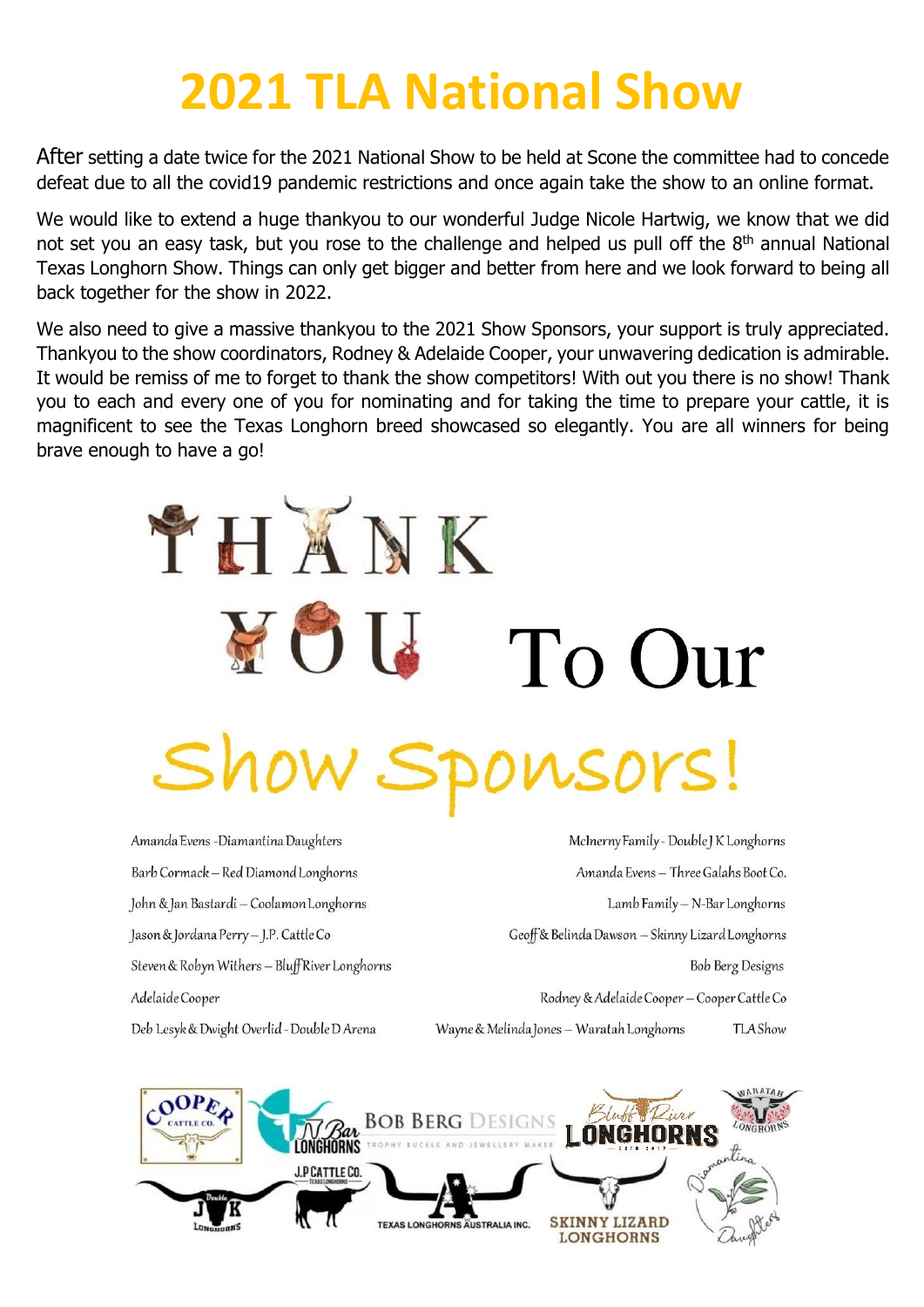# **8 th Annual Texas Longhorns Australia Show 2021 Results**

#### **Class 1 – Purebred or Fullblood Heifer Up To 12 Months, Sponsored By Diamantina Daughters**

1 st – N-Bar Royal Champagne, Owned by N-Bar Longhorns, Exhibited By John Lamb 2<sup>nd</sup> – Kooroora Angel, Owned by Kooroora Longhorns, Exhibited by Adelaide Cooper 3<sup>rd</sup> – N-Bar Queen Of Hearts, Owned by N-Bar Longhorns, Exhibited by Dan Lamb Congratulations also go to JPC Dolly P & Skinny Lizard Good Golly

#### **Class 2 – Mixed Grade Heifer Up To 12 Months, Sponsored By Waratah Longhorns**

1 st – N-Bar Garnet Lady, Owned by N-Bar Longhorns, Exhibited by Jack Lamb

**Class 3 – Purebred or Fullblood Heifer 12-24 Months, Sponsored By Double J K Longhorns** 1 st – Kooroora Kit Kat, Owned by Kooroora Longhorns, Exhibited by Rodney Cooper 2<sup>nd</sup> – Kooroora Space Cat, Owned by Kooroora Longhorns, Exhibited by Rodney Cooper

#### **Class 4 – Mixed Grade Heifer 12-24 Months, Sponsored By Red Diamond Longhorns** 1 st – HBL Cherry O, Owned by J.P. Cattle Co, Exhibited by Jason & Jordana Perry

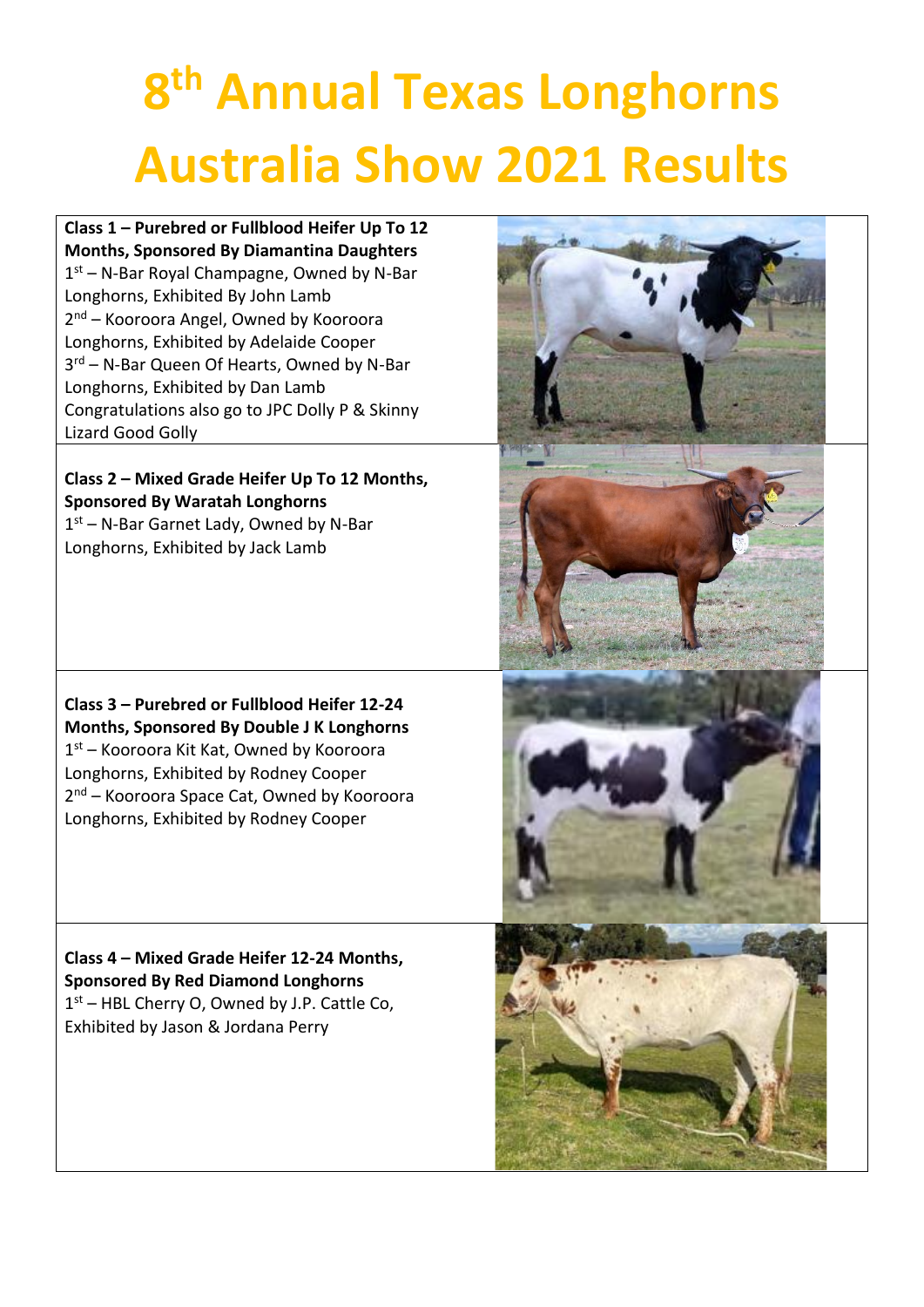**Class 5 – Purebred or Fullblood Cow Over 24 Months, Sponsored By Three Galahs Boot Co.** 1 st – Kooroora Halloween, Owned by Kooroora Longhorns, Exhibited by Rodney Cooper 2<sup>nd</sup> – N-Bar The Black Pearl, Owned By N-Bar Longhorns, Exhibited by Dan Lamb

**Class 6 – Mixed Grade Cow Over 24 Months** No Entries

#### **Class 7 – CHAMPION FEMALE, Sponsored By Coolamon Longhorns**

Kooroora Kit Kat, Owned by Kooroora Longhorns, Exhibited by Rodney Cooper

#### **Class 8 – Purebred or Fullblood Steer Any age, Sponsored By N-Bar Longhorns**

1 st – Kooroora T-Bone, Owned & Exhibited by David Cooper

2 nd – Kooroora Cowboy, Owned by Kooroora Longhorns, Exhibited by Rodney Cooper 3<sup>rd</sup> – N-Bar Uno, Owned by N-Bar Longhorns, Exhibited by Jack Lamb

Congratulations also go to N-Bar Euchre

#### **Class 9 – Purebred or Fullblood Bull Up To 12 Months, Sponsored By J.P. Cattle Co.**

1<sup>st</sup> – N-Bar Cufflink, Owned by N-Bar Longhorns, Exhibited by Dan Lamb

2<sup>nd</sup> – Kooroora Nailed It, Owned by Kooroora Longhorns, Exhibited by Rodney Cooper 3<sup>rd</sup> – Skinny Lizard Thumper, Owned by Skinny Lizard Longhorns, Exhibited by Emma Hickson

**Class 10 – Purebred or Fullblood Bull 12-24 Months, Sponsored By Skinny Lizard Longhorns** 1 st – N-Bar Outlaw, Owned by N-Bar Longhorns, Exhibited by Dan Lamb







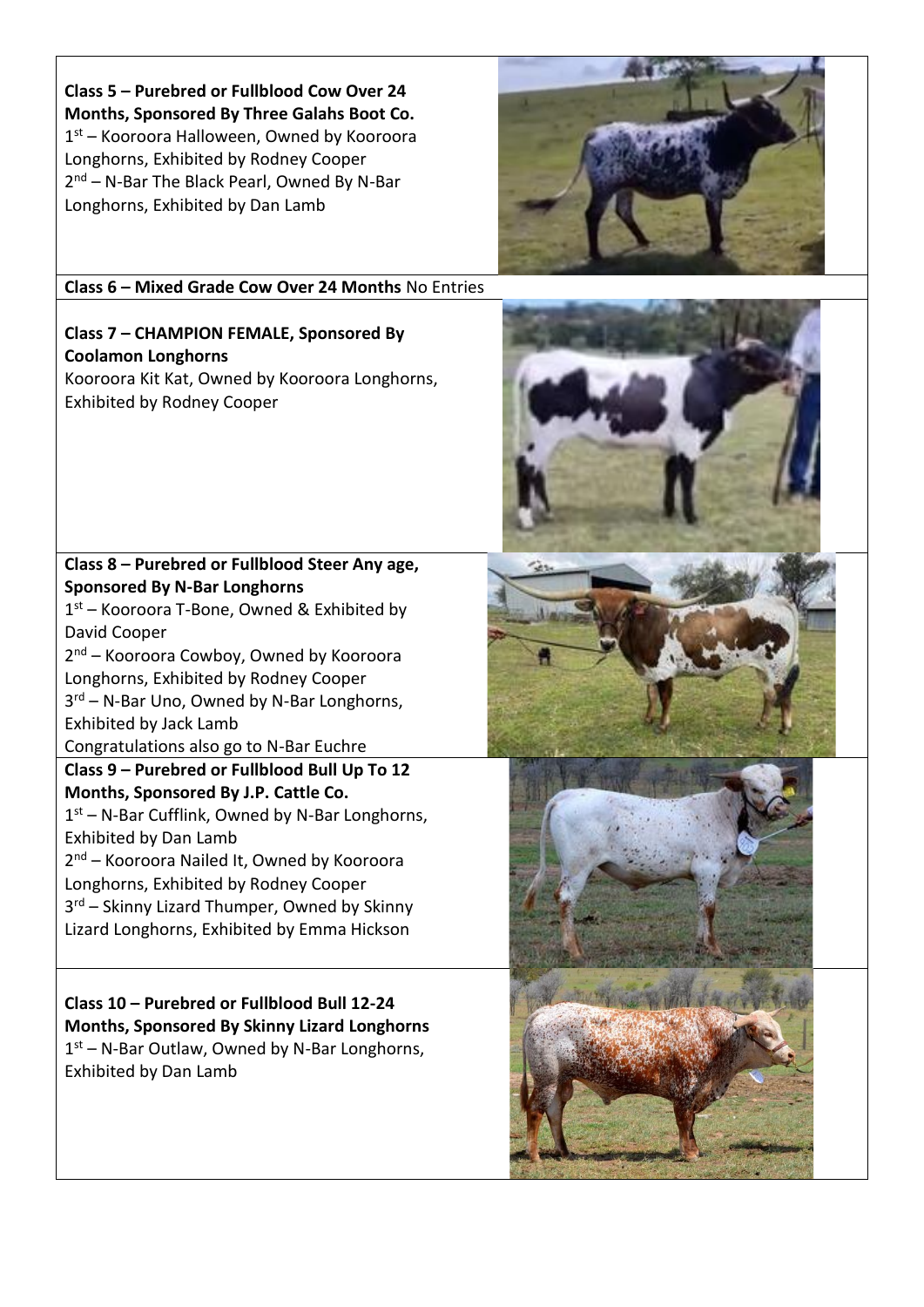**Class 11 – CHAMPION BULL, Sponsored By Coolamon Longhorns** N-Bar Outlaw, Owned by N-Bar Longhorns, Exhibited by Dan Lamb

### **Class 12 – SUPREME EXHIBIT, Sponsored By Bluff River Longhorns**

N-Bar Outlaw, Owned by N-Bar Longhorns, Exhibited by Dan Lamb

#### **Class 13 – Best Presented Exhibit, Sponsored By Bob Berg Buckles** Kooroora T-Bone, Owned & Exhibited by David

Cooper

**Class 14 – Showmanship Award (Not run this year due to the online format). Class 15 – Most Successful Exhibitor, Sponsored By Adelaide Cooper** The Lamb Family N-Bar Longhorns

**Class 16 – Junior Parader, Sponsored By Cooper Cattle Co Pee-Wee (Under 10 Yrs)** 1st – Johannah Lamb (6Yrs) & N-Bar Euchre

2nd – Jace Lamb (3Yrs) & N-Bar Envy

### **Intermediate (10 to Under 15 Yrs)**

1 st – John Lamb (13Yrs) & N-Bar Outlaw 2<sup>nd</sup> – Jack Lamb (10yrs) & N-Bar Garnet Lady